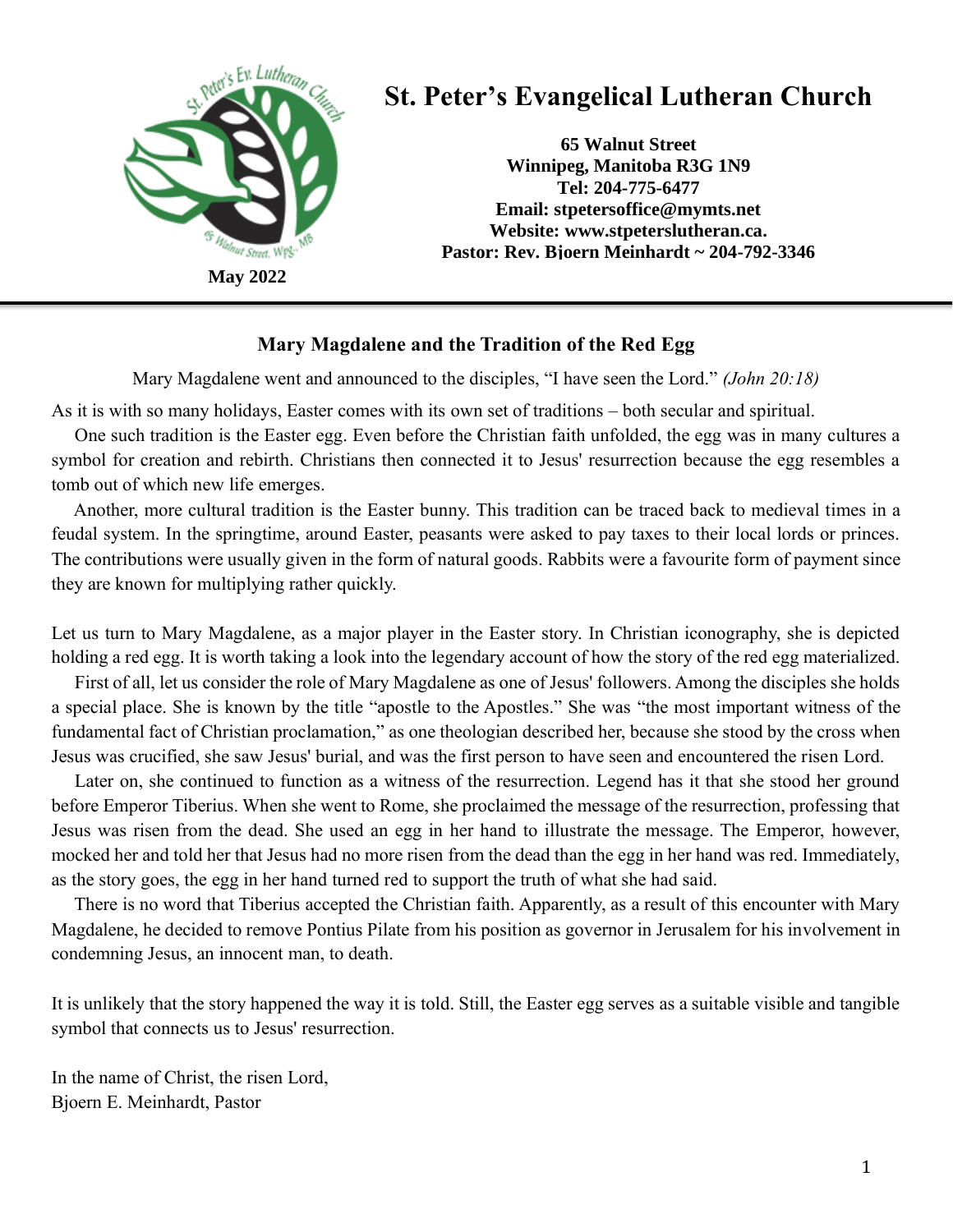

#### **Maria von Magdala und die Tradition vom roten Ei**

Maria von Magdala geht und verkündigt den Jüngern: Ich habe den Herrn gesehen. *(Johannes 20,18)* Auch beim Osterfest verhält es sich wie bei vielen anderen Festen, dass sie bestimmte Traditionen schaffen, die vom Ursprung her sowohl säkular als auch geistlich sein können.

 Eine solche Tradition ist auch das Osterei. Schon bevor sich der christliche Glaube ausbreitete, wurde das Ei in vielen Kulturen als ein Symbol für Schöpfung und Neugeburt angesehen. Christen brachten es dann mit Jesu Auferstehung in Verbindung, weil das Ei einem Grab ähnelt, aus dem neues Leben hervorkommt.

 Eine weitere, eher kulturelle Tradition ist der Osterhase. Diese Tradition geht auf das mittelalterliche Feudalsystem zurück. In der Frühjahrszeit, um Ostern herum, mussten Landleute ihre Steuern an die Fürsten und Prinzen der Region bezahlen. Die Abgaben entrichteten sie oft in der Form von Naturalien. Hasen waren dabei als Zahlungsform besonders beliebt, weil sie sich rasch vermehren.

Wir wenden uns nun der Maria von Magdala zu, die eine zentrale Rolle in der Ostererzählung einnimmt. In christlichen Ikonen wird sie für gewöhnlich mit einem roten Ei dargestellt. Es lohnt sich, einen Blick auf den legendären Bericht zu werfen, der sich hinter der Entstehung von dem Bericht um das rote Ei verbirgt.

 Wollen wir uns aber erst einmal die Stellung der Maria von Magdala unter Jesu Jüngern vor Augen halten. Unter den Jüngern wurde ihr eine Ehrenplatz zugewiesen. Die frühe Kirche gab ihr sogar den Titel "Apostolin der Apostel". Sie war "die wichtigste Zeugin dieses grundlegenden Ereignisses der christlichen Verkündigung", wie ein Theologe ihre Bedeutung beschrieb, weil sie beim Kreuz stand, als Jesus gekreuzigt wurde, sie sah, wo Jesus begraben wurde, und sie die erste war, die dem auferstandenen Herrn begegnete.

 Auch später fuhr sie damit fort, als Zeugin der Auferstehung tätig zu sein. Der Legende nach bewährte sie sich vor dem Kaiser Tiberius. Als sie in Rom war, verkündigte sie die Botschaft der Auferstehung, indem sie darauf verwies, dass Jesus von den Toten auferstanden sei. Um den Inhalt ihrer Botschaft zu illustrieren, hielt sie ein Ei in der Hand. Der Kaiser machte sich aber über sie lustig und entgegnete, dass Jesus ebenso wenig von den Toten auferstehen könne wie das Ei in ihrer Hand rot wäre. Der Erzählung nach soll sich das Ei daraufhin sofort rot gefärbt haben, als Beweis dafür, dass sie wahr von der Auferstehung geredet habe.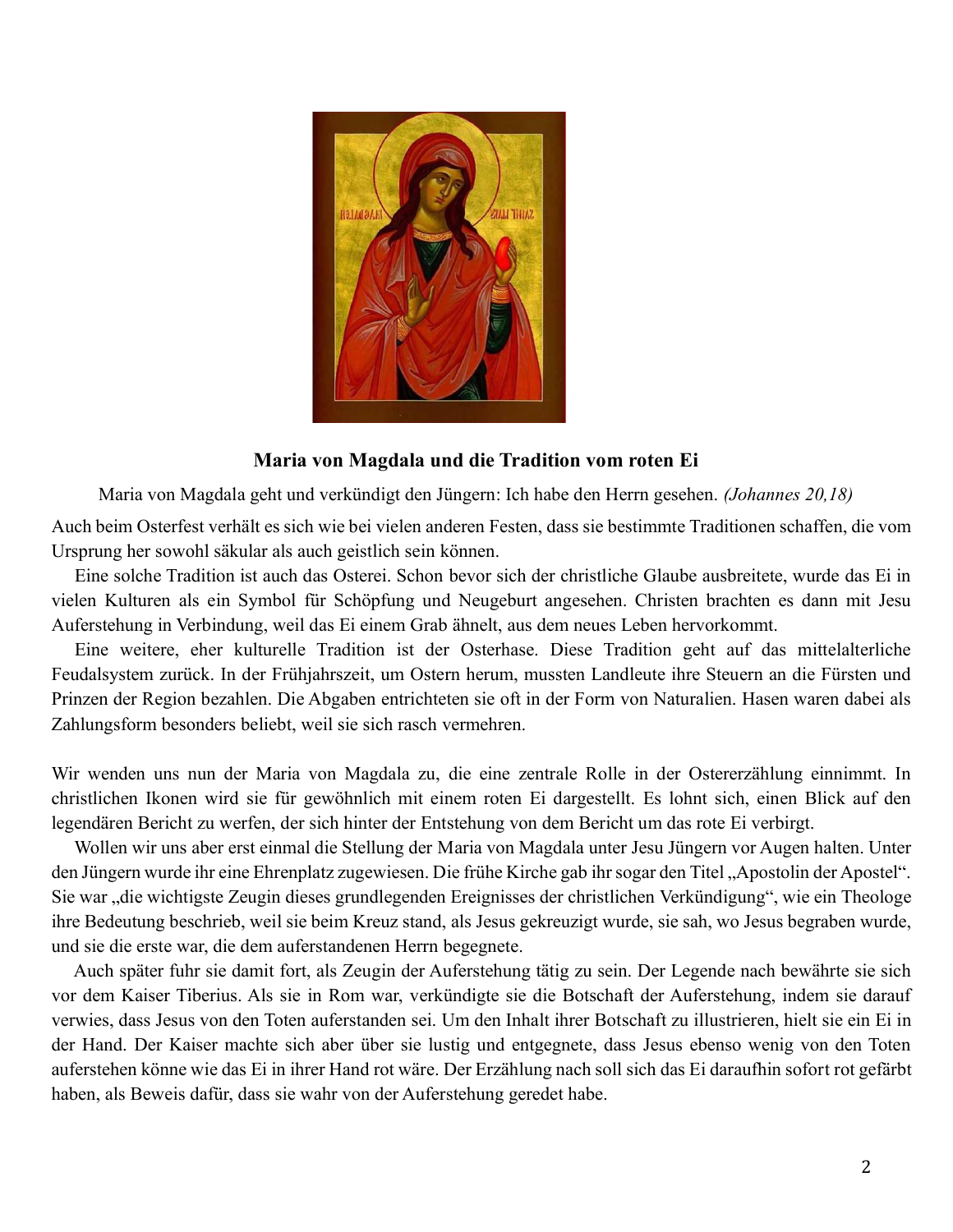Es ist nichts darüber bekannt, ob Tiberius den christlichen Glauben angenommen habe. Angeblich soll er sich nach der Begegnung mit Maria von Magdala dazu entschlossen haben, Pontius Pilatus als Statthalter aus Jerusalem abzuberufen – weil er an der Verurteilung des unschuldigen Jesus zum Tode beteiligt war.

Sicherlich ist es unwahrscheinlich, dass sich die geschilderte Begebenheit so zugetragen hat. Und doch ist das Osterei ein angemessenes sichtbares und handfestes Symbol, das uns das Ereignis der Auferstehung Jesu verdeutlicht … versinnbildlicht.

Im Namen Jesu, des auferstandenen Herrn, Björn E. Meinhardt, Pfarrer

# **Special June Birthdays**

Erich Euteneier, 91 on May 2 Wolfgang Oppitz, 85 on May 16 Hans Luedtke, 89 on May 13 Edith Fanslau, 84 on May 22 Linda Heckert, 85 on May 13 Maria Streu, 85 on May 27 Elfriede Hammerling, 85 on May 14 Hedwig Scham, 96 on May 31

**We wish you a happy birthday! May the Lord continue to bless and keep you!**

## **Thank you to all who enhanced our Holy Week services**

- Thank you Michael, for your continued dedication and doing such an excellent job of "live recording" both the Good Friday and Easter services and as always adding your special touch. It's great to have recordings of these services available for online viewing!
- Thank you Dennis Henney for your wonderful solo presentation!
- Thank you to our St. Peter's Singers, for your beautiful singing, and our thanks to Linda Lurvey, our dedicated choir director, who makes it possible.
- Thank you Markus Bunge for your lovely trumpet playing.
- Thank you to Elli and Siegi Kitzmann for purchasing those gorgeous Hydrangeas that adorned our sanctuary!

# **Church Picnic – June 12, 2022**

We are excited at the prospect of having a church picnic this year and hope to see many of you there!

- The picnic is planned for June 12 at the Assiniboine Park.
- Sausages, hot dogs, buns, soft drinks, juice, and water, as well as paper plates, disposable cups and plastic cutlery will be provided.
- In order to plan for the right amount of food, a sign-up sheet will be made available in early June. If you plan on coming, please either sign up at church or call the office at 204-775-6477.
- We request that each family bring a dish (a salad or dessert) to share.
- Each person attending is asked to bring their own chair.
- More information/details to follow.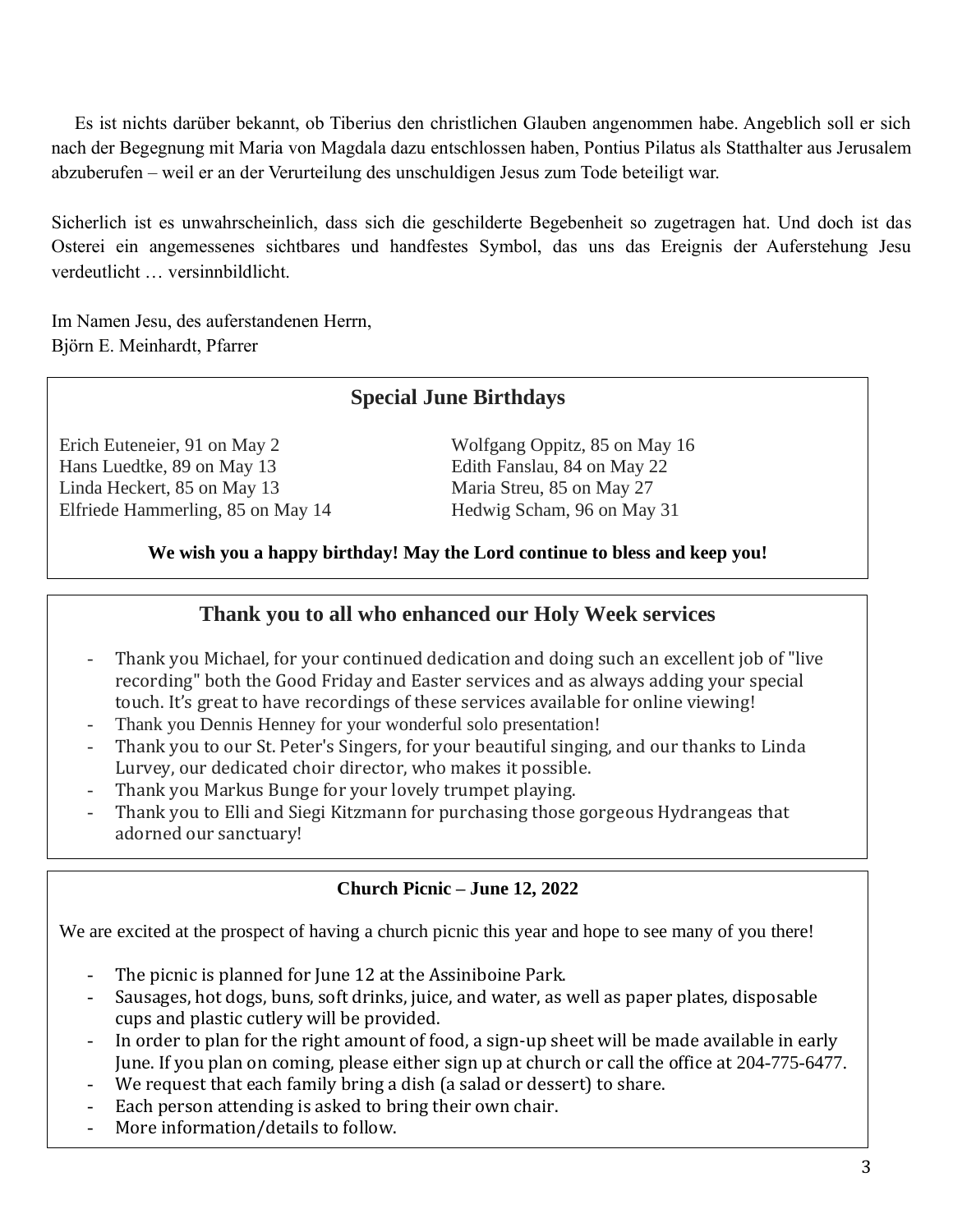

#### *Submitted by Jerry Roehr*

As presented and adopted at our congregational annual meeting and reported in the April newsletter, our church council is recommending that we fund one of the four necessary teachers' duplexes to be built. To attract quality teachers, the head teacher and the senior teachers are already provided with their residences on the school grounds. Other teachers could live in Lilongwe, the capital city, but that is at least an hour's drive away on often washed-out dirt roads. Some teachers are living in nearby

villages, often without electricity and running water - certainly not ideal conditions. As you can see in the pictures each side of the 1,000 sqft duplex will be fully serviced and is suitable for a teacher and his/her family. Once all construction is completed at least ten teachers will live on campus thereby providing close counselling and supervision to all students.



Church Council recommends that the \$60,00.00 funding for one of the teacher's duplex residences be obtained as follows:

#### **Surplus funds at the end of 2021**

\$864.00 from Individual Donors

\$14,401.76 Mission see page 33 in our 2021 Annual Report \$13,135.34 Malawi Support see page 33 in our 2021 Annual Report \$1,600.00 from Contingency see page 19 in our 2021 Annual Report

\$30,000.00 from the \$81,745.15 surplus, see page 30 in our 2021 Annual Report

**To formally vote and adopt the above church council's recommendation, a short congregational meeting will be held immediately following the combined Pentecost service on June 5, 2022.**

It is interesting to note that the school's enrollment is now 120 students. With teachers, staff and security this means that about 150 meals have to be prepared in the St. Peter's Hall kitchen three times a day. While student enrollments will be limited for now to 120, additional capital investments like covered walkways (remember we reported on the rainstorm), additional land for farming for in-house food supply, outdoor sports facilities etc. are required. Please review the article by the Malawi Minister of Education in the last Kuwala newsletter highlighting the importance of education.

The Annual General Meeting of the Kuwala Christian Girls School is scheduled to be held in Winnipeg sometime in June. Please mark your calendar as soon as we can announce the location, day, and time and, of course, plan to attend.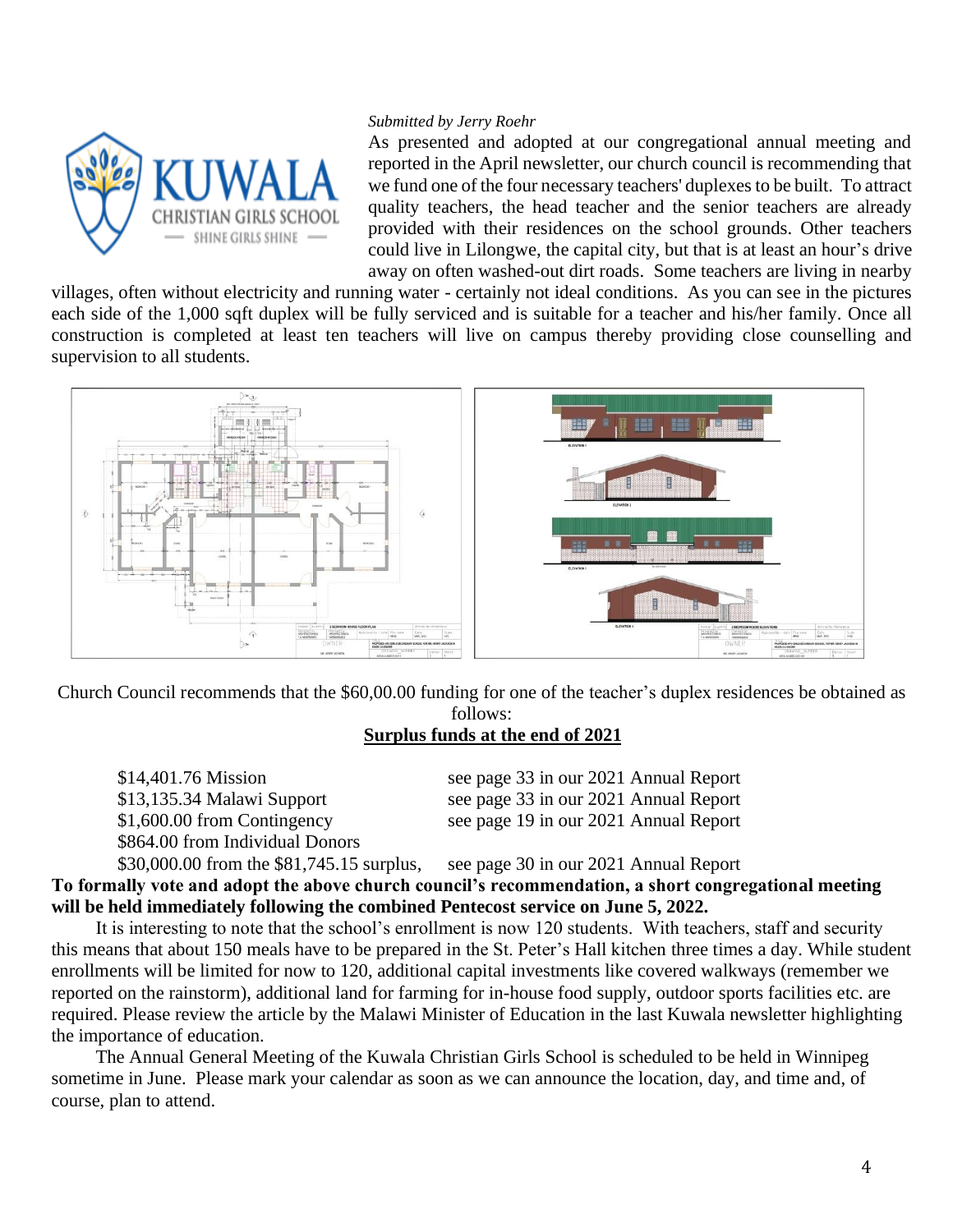**Mission Renewal of St. Peter's.** This initiative was announced at the 2020 annual general meeting and referred to at the 2021 annual general meeting. With the proper ventilation in the Griebling Hall (lower level of our church), a meeting can now be held in person. Two Saturday vision planning sessions have been scheduled for May 7 th and June 4th, 2022 from 10:00 am to 3:00 pm (with lunch). The Church Council invites other interested persons to join them in planning the future of our congregation. If you would like to participate, and/or receive more information, please contact the organizer Jerry Roehr at 204-981-4239 or [roehr@mymts.net.](mailto:roehr@mymts.net) To be included in the mail out of meeting materials, Jerry would like to receive your reply by May 4th, 2022. *Submitted by Jerry Roehr*

**John Longhurst.** John was the only Canadian regional daily newspaper reporter in Rome to report on the Pope's apology and to hear stories from the Métis, First Nations and Inuit delegates—and to tell the story of how the Roman Catholic Church is working to promote healing and reconciliation with Indigenous people. Twenty-eight religious articles appeared in the Free Press in March.

Through our Mission budget, our congregation is supporting the religious content with \$500.00 not only on the Faith Page but as you can see in the previous paragraph, in other sections of the newspaper. Members in our congregation can also participate in the current crowdfunding drive by sending \$10.00 or \$20.00 or more (no tax receipt) "to support consistently diverse coverage of the central force in the lives of many Manitobans; over 700 stories were printed online or in the print section", since inception of the crowdfunding (over \$10,000.00 was received last year).

|                             | St. Peters Ev. Lutheran Church<br><b>WINNIPEG, MANITOBA</b>            |  |
|-----------------------------|------------------------------------------------------------------------|--|
| WEEKLY BUDGET               |                                                                        |  |
| MISSIONS                    |                                                                        |  |
| DEVELOPMENT & BUILDING FUND |                                                                        |  |
| OTHER givese specify)       |                                                                        |  |
|                             | "All things come of Thee O Lord, and of Thine own have we given Thee." |  |

**Financial Update.** After extensive necessary mechanical repairs last year, we are still not quite done. The only qualified Organ technician, from Calgary, on his scheduled trip to Winnipeg, restored our organ's parts and replaced some loudspeaker components to restore the beautiful full sound for \$3,448.93 (ouch). Unfortunately, our front and rear doors needed new closing hardware etc, at a cost of \$1,526.39. We are grateful to report that

our donations are at the same level as last year. By March  $30<sup>th</sup>$  we received \$34,002.96. Unfortunately with the unusual repair costs, our operating expenses exceed our donations in this category by \$16,579.40.

*Submitted by Jerry Roehr*

This is the first installment of our oral history series "Your Stories, Our Church." We thank Heinrich Schott for agreeing to be first and we hope you will enjoy reading these profiles and consider sharing your experiences with the rest of us. If you are interested in participating in this project and speaking with us and having your information shared and published in our newsletter, please let one of us know at [b.schott@shaw.ca](mailto:b.schott@shaw.ca) (204-257-3531) or [stpetersnewsl@gmail.com](mailto:stpetersnewsl@gmail.com) (204-487-2175)



### **Your Stories, Our Church:**  *Heinrich Schott*

Heinrich Schott was born on July 23, 1928 in the schoolhouse where his father was a teacher, in the small town of Gefrees where the Main River has its Quelle/spring of origin. Gefrees is nestled at the edge of the Fichtelgebirge in Oberfranken (Franconia) in northern Bavaria near the borders of the neighbouring states of Thüringen (Thuringia) and Sachsen (Saxony), and the Czech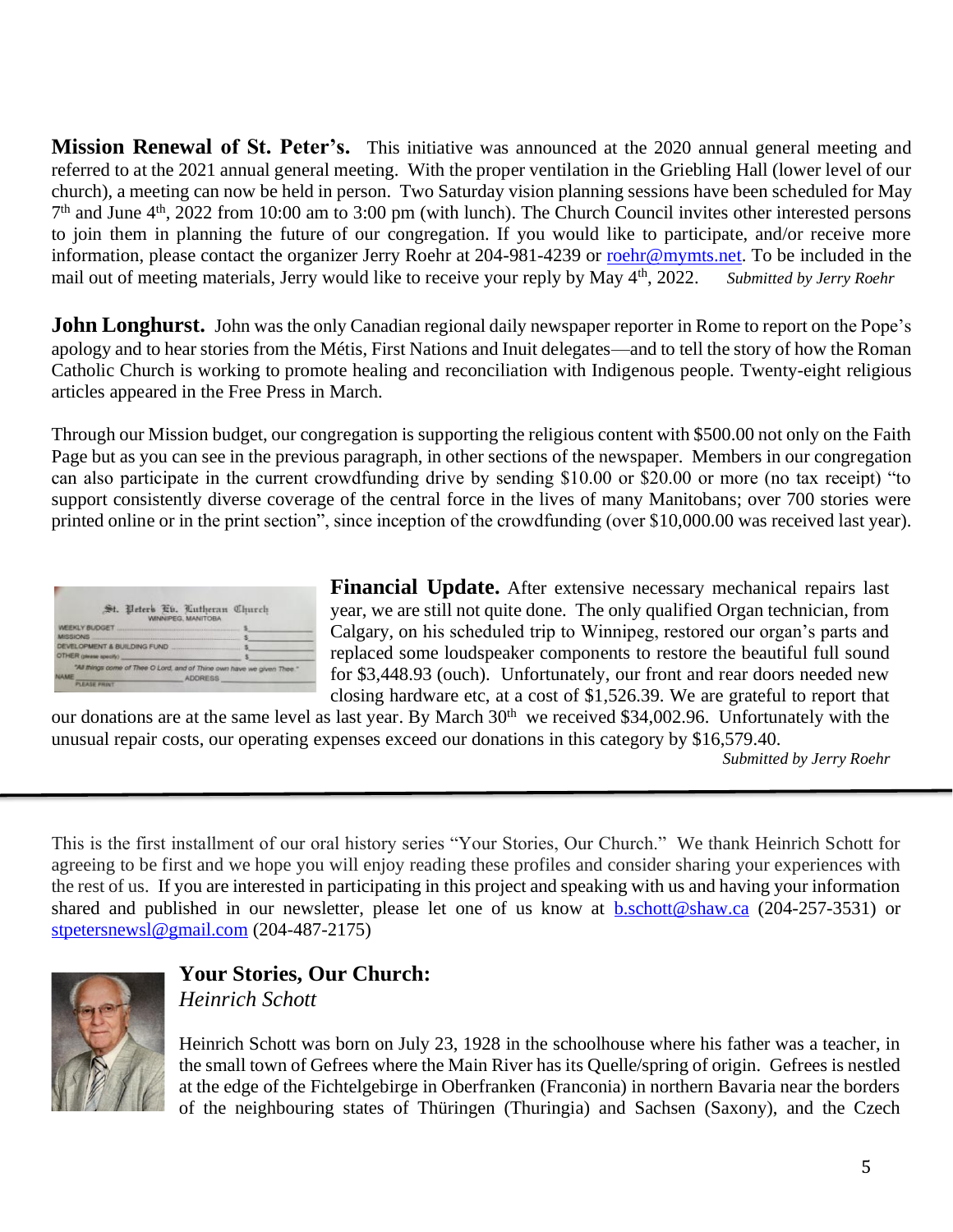Republic just to the east. The middle child, in a family of three, he had a happy active childhood and was a member of the Turnverein (gymnastics club) in town.

His education was self-described as "a shambles," constantly interrupted. By grade 5 he was billeted out with his mother's relatives so he could attend the "Aufbauschule" in Burghaig/Kulmbach. As the war progressed, he and his fellow male classmates were taken out of school in order to help farmers harvest the crops of hops, to pick potato beetles, and to go to Schweinfurt on work details as "Luftwaffenhelfer" to help out with the war effort. As increasingly younger males were drafted into military service, Heinrich was drafted at the end of December, 1944 and served with the Luftwaffe (Air Force) as an anti-aircraft gunner.

By April of 1945, his unit was disbanded, and he and his buddy surrendered to the Americans, as they were about to be captured. He spent 13 months as a prisoner of war in a camp in the south of France, near Marseilles. Because his English was quite good, he ended up in a special camp that served American officers, made up of mostly lawyers overseeing the release of American soldiers who had served their time, and processing their own soldiers who had committed crimes in Germany. There are many stories from this time, and a particular favourite is how the American officers, heading out to a party at a nearby French Chateau - the musicians in the band all German POW's - dressed Heinrich in an American uniform and had him guard their military vehicles. He recalled how his first bath in a long time, took place in that camp on his 17<sup>th</sup> birthday in a washed out oil drum!

On his release, he headed home to Gefrees. The Schulhaus was dark and the neighbour next door, a refugee herself, fed Heinrich a bowl of soup and let him know that his family had moved to "Zell am Waldstein" into the house that his father's family owned. Though it was only a modest distance away, this was a disappointment. Home was not what he remembered and longed for, nor was it where he had left it. Though happy to be reunited with his family, he lost his childhood friends and favourite haunts.

As someone who loved nature and the outdoors, he had always hoped to become a Förster (Forest Ranger). That dream was no longer practical and instead he apprenticed with a master cabinet maker near Münchberg, rising at 5:00 am every day to catch the train. After completing his apprenticeship of four years, his prospects for employment as a cabinet maker were not that good. At this time, the economic "Wirtschaftswunder" that would eventually transform Germany had not yet occurred. For a while he worked in the textile factory in Zell, with the jacquard punch cards that were used to set up the looms for weaving. To this day Heinrich's family appreciates the beautiful tapestry cushion covers, mats and tablecloths made in Zell.

In 1951 Heinrich, now 23, was chosen as a representative for an American sponsored initiative intended to inspire young Germans with different options for youth and recreational work and to provide a fresh outlook for the youth movement. This formative experience of 3 months took him to Michigan, Niagara Falls, New York and Washington DC. He loved the experience but it also clarified for him that he did not want to emigrate to the USA. His adventurous spirit, the draw of nature, and the fact that his cousin Klaus Weiss and his wife Lily and their young family were already in Canada and had offered him a place to stay, cemented his decision to leave for Canada in 1954 at the age of 26. As an aside, Klaus's family lived in Bochum in the Ruhrgebiet, which was heavily bombed, and their family often spent time with Heinrich's family during the war where it was much safer.

Before leaving Germany, Heinrich built a big wooden box into which he packed his belongings and his tools. He'd been advised that when you come to Canada you should bring your tools, because employers did not supply them as they did in Germany. He paid for his journey. The port of departure was Rotterdam, Holland and he boarded the "SS Groote Beer" which was originally an American "liberty ship" (later called "Victory Ship") named the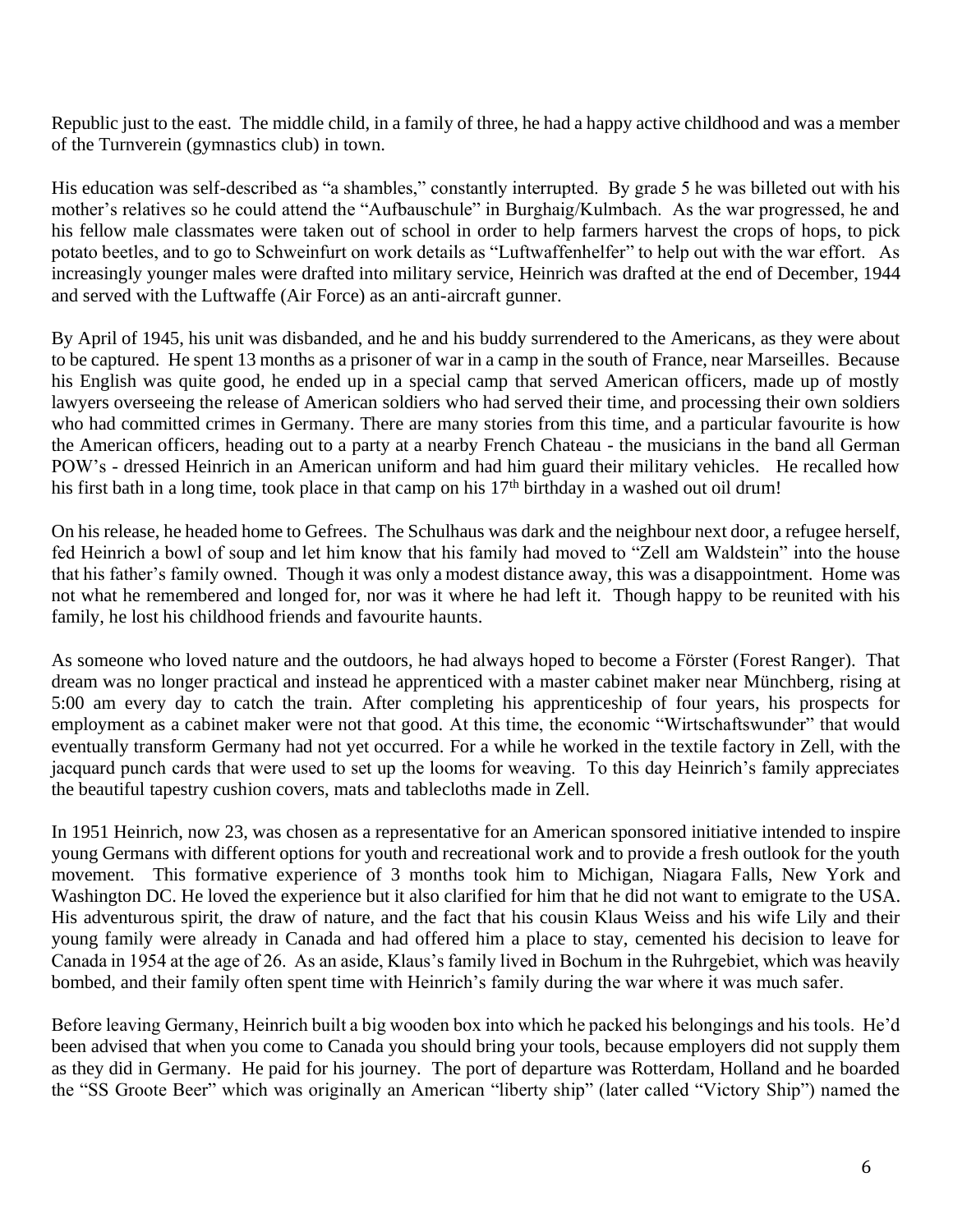"Costa Rica Victory" and it had been used as a cargo ship during the war to transport all kinds of things. At one point the ship had been hit right in the middle by a bomb, and after the war had been sold to the Netherlands Government and refitted for the Holland America Lines as a passenger ship. The passage across the Atlantic took place in October and was rough. Heinrich recounts how his berth in the front of the ship shifted at night: "20 feet up and 20 feet down." At their dinner table of 18, only he and an 82 year old woman remained well enough to dine and dance.

Heinrich's first glimpse of inhabited Canada was the Chateau Frontenac in Quebec City as the ship made its way down the St. Lawrence Seaway and on to Montreal where it docked. It was there that he witnessed the resident of a 6 storey apartment block throw a bag of garbage off the balcony. "Wo bin ich denn gelandet?" he wondered. "Where have I landed?" After a brief tour of Montreal with the sister of the young Dutch woman he'd befriended on the ship, the three parted company and he caught the train to Winnipeg, where Klaus and Lily picked him up at the train station. He had only 20 dollars left in his pocket, but he wasn't worried and he was, if anything, optimistic.

Of his extended family Heinrich says "they took me in just like I was family" and this made his introduction as well as integration into Winnipeg relatively comfortable. They had a car and took him along everywhere they went, to the homes of friends, trips to the Whiteshell where they enjoyed the wilderness and fished. It was they who brought him to St. Peter's Lutheran where he has been a life-long member. Most recently, Helga Roehr (nee Steiner), who also came to Canada in 1954, recalls that Heinrich was one of the first individuals she met and befriended.

St. Peter's was an immediate source of community that grounded newcomers in faith, as well as culture and language. It also provided a social network as well as a resource for employment opportunities and an endless talent pool of trades and businesses that everyone could draw on and benefit from. That support went both ways as members contributed to the life of the church. Over the years Heinrich was a member of the Luther League, picnic organizer, council member, property committee handyman, fixing up the church camps, a participant in the Stephen Ministries, permanent choir member, and a long time Sunday School teacher. Both Elli Kitzmann (nee Reichert) and Barbara Schott remember having Heinrich as their Sunday School teacher.

As an aside: Heinrich comes from a strong religious family. His mother had a sister who was a Lutheran "Diakonin," and a brother - Heinrich's Godfather and namesake - who was a missionary pastor who emigrated to the south of Brazil and shepherded a German Lutheran congregation in the city of Porto União in the state of Santa Catarina. As well, his younger brother Helmut played the hometown church organ and sang for a time with the Thomanerchor in Leipzig. His mother's advice, as he was about to depart for Canada: "If you cannot find a Lutheran church, then go to the Presbyterians."

Heinrich landed work immediately and his first job was at Triple X Furniture, where he built furniture for 90 cents/hour in a cold warehouse. Conditions were not great, and the company soon went bankrupt. His working life was not easy: once he joined the union, he had access to better construction jobs and worked for Peter Leach Construction and Dominion Construction as a foreman. He remembers harsh winters building the Notre Dame Parking garage, and hot summers working on the perimeter bridge overpass where he lost his hammer to the Red River; not to mention numerous building sites around the city, and several labour strikes. Exposed to many other trades, Heinrich learned and became quite proficient in many other areas of building construction which served him well. For the last 17 years of his working life he was employed as the carpenter/cabinet maker at the Victoria General Hospital. Not only was the work indoors and comfortable, he also had the freedom to exercise his talents and creativity. Another connection to St. Peter's, highlighting how helpful the relationships and connections are,